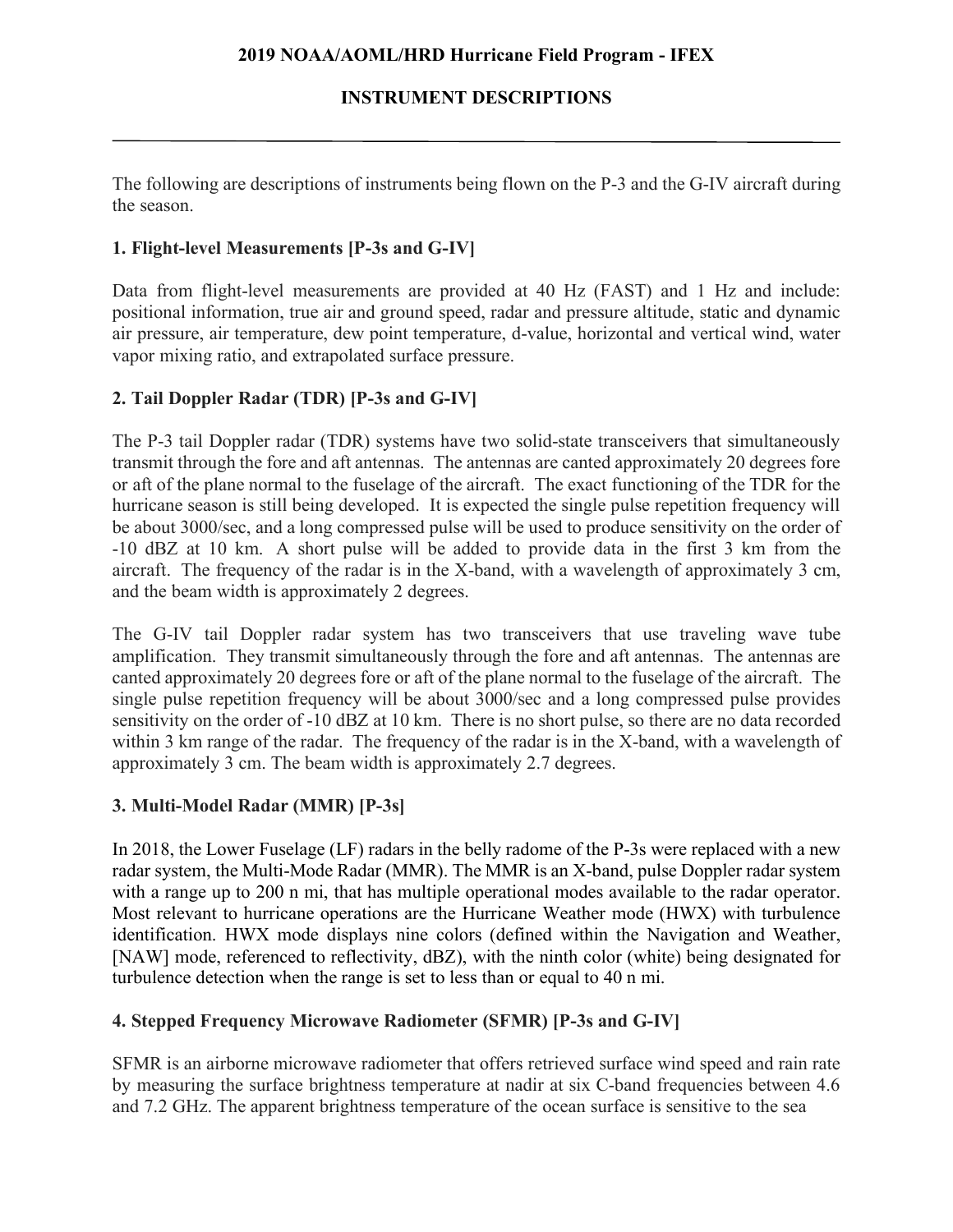## **INSTRUMENT DESCRIPTIONS**

surface temperature (SST) and surface foam coverage due to wave breaking; as the surface wind speed increases, so does the coverage of sea foam and, subsequently, the brightness temperature (Nordberg et al. 1971; Rosenkranz and Staelin 1972; Klotz and Uhlhorn 2014). Therefore, brightness temperature increases with surface wind speed for a given SST. A retrieval algorithm uses the relationship between the surface emissivity and wind speed (using a geophysical model function, GMF, and inversion algorithm) to retrieve surface wind estimates along the flight track (Uhlhorn et al. 2007). Recently, Klotz and Uhlhorn (2014) corrected a deficiency in the SFMR surface wind speed algorithm for an overestimation of wind speed in weak wind and heavy rain conditions by revising the GMF coefficients for both the rain absorption and wind-induced surface emissivity models. The result was a significantly reduced bias at wind speeds less than hurricane force, and more accurate retrieved rain rates.

This season, dedicated SFMR experiment goals are to: 1) develop corrections in the SFMR algorithm to obtain measurements of wind speed when the aircraft pitch and roll angle exceeds  $\pm$ 5°, which are currently not reported, and 2) verify measurements from the SFMR on the G-IV against those from the operational SFMR on the P-3.

Additionally, a second SFMR (UMASS) will be deployed on N43RF, in support of the NESDIS Ocean Winds data collection. The University of Massachusetts (UMASS) SFMR is a dualpolarization, multi-frequency microwave radiometer that, unlike the operational ProSensing SFMRs, samples each frequency (4.63, 5.50, 5.92, 6.34, 6.60, and 7.05 GHz) simultaneously.

### *References*

- Klotz, B. W., and E. W. Uhlhorn, 2014: Improved Stepped Frequency Microwave Radiometer Tropical Cyclone Surface Winds in Heavy Precipitation. *J. Atmos. Oceanic Tech*., **31**, 2392– 2408.
- Nordberg, W. J., J. Conway, D. B. Ross, and T. Wilheit, 1971: Measurements of microwave emission from a foam-covered, wind-driven sea. *J. Atmos. Sci*., **28**, 429–435.
- Rosenkranz, P. W., and D. H. Staelin, 1972: Microwave emissivity of ocean foam and its effect on nadrial radiometric measurements. J*. Geophys. Res*., **77**, 6528–6538.
- Uhlhorn, E. W., P. G. Black, J. L. Franklin, M. Goodberlet, J. Carswell, and A. S. Goldstein, 2007: Hurricane Surface Wind Speed Measurements from an Operational Stepped Frequency Microwave Radiomater, *Mon. Wea. Rev*., **135**, 3070–3085.

# **5. GPS Dropwindsondes [P-3s and G-IV] and Ocean Profilers [P-3s]**

The GPS dropwindsonde (dropsonde) is part of the National Center for Atmospheric Research (NCAR) / Earth Observing Laboratory (EOL) AVAPS (Airborne Vertical Atmospheric Profiling System) Dropsonde system that measures vertical profiles of atmospheric temperature, pressure, humidity, and wind speed as it falls from the aircraft to the surface.

Possible ocean profiling probes (to measure ocean temperature and salinity profiles) that could be used this season include: AXBTs (Airborne Expendable BathyThermograph), AXCPs (Airborne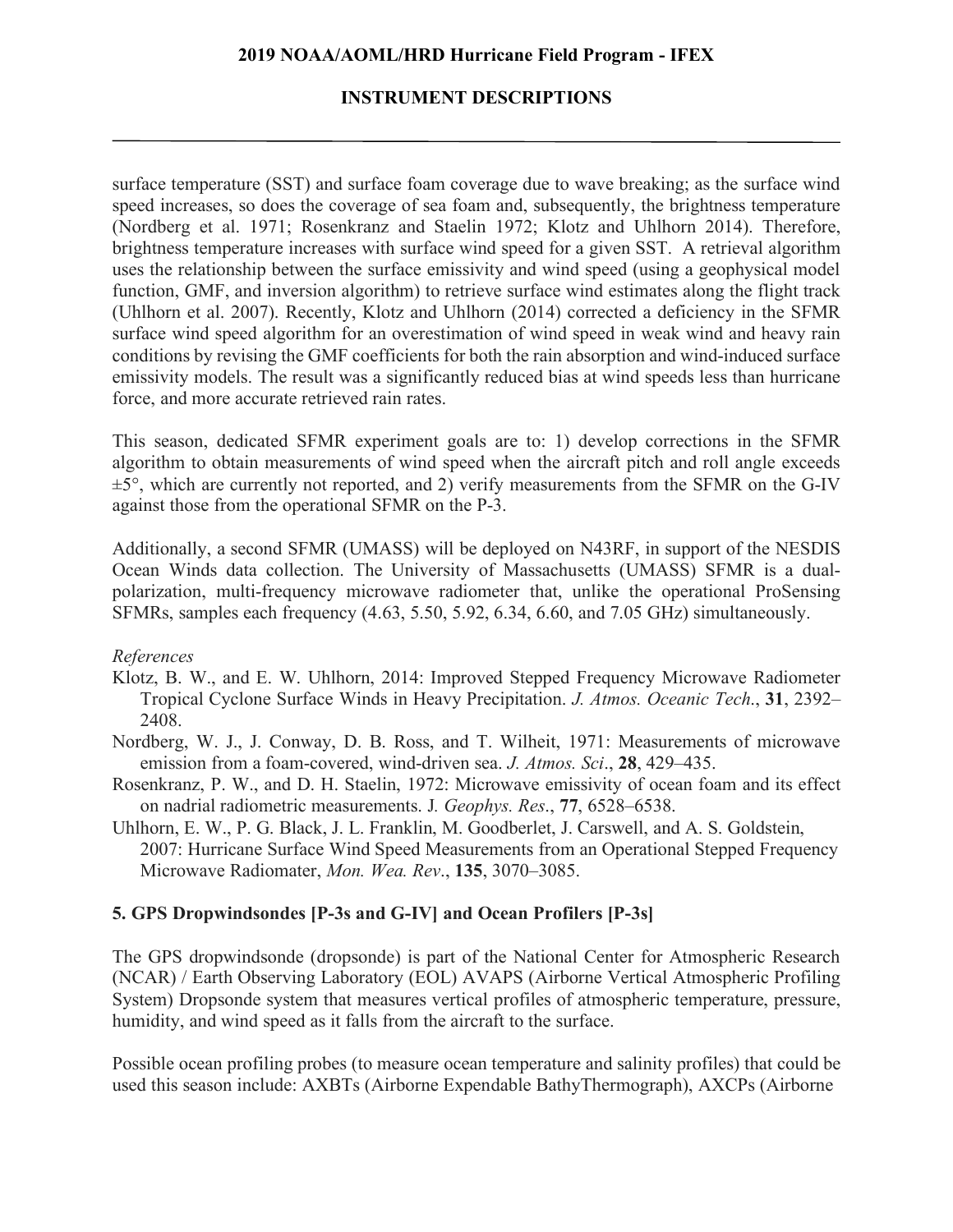# **INSTRUMENT DESCRIPTIONS**

Expendable Current Profilers), and AXCTDs (Airborne Expendable Conductivity, Temperature, and Depth).

# **6. Cloud Microphysics [P-3s]**

The P-3s are equipped with cloud microphysics probes that image cloud and precipitation particles and produce particle size distributions. The probes flown include the Droplet Measurement Technologies, Inc. (DMT) (www.dropletmeasurement.com) Cloud Combination Probe (CCP) (for aerosol and cloud hydrometeor size distributions from 2 to 50 µm; 2-D images and precipitation size distributions between 25 and 1550  $\mu$ m, liquid water content from 0.05 to 3 g m<sup>-3</sup>), Precipitation Imaging Probe (PIP) (for hydrometeor sizes between 100 µm and 6.2 mm), and the Cloud and Aerosol Spectrometer (CAS) (for aerosol and cloud hydrometeor size between 0.5 and 50  $\mu$ m).

# **7. Doppler Wind LIDAR (DWL) [P-3 (N43RF)]**

# *7.1 Technical Details*

Due to operational instrument limitations, only limited continuous high-resolution wind observations exist in the TC boundary layer and in regions of low or no precipitation. A coherentdetection Doppler wind profile (P3DWL) system will be installed on the NOAA P-3 (N43RF) for the season and can collect wind profiles through the detection of aerosol scatters motion in areas of optically thin or broken clouds or where aerosols are ~1 micron or larger. In addition to potential improvement due to assimilation into numerical weather models, these measurements may shed light on physical processes in data sparse regions such as in the hurricane boundary layer, Saharan Air Layer (SAL), regions in-between rainbands, and in the ambient tropical environment around the TC.

The DWL is capable of performing a variety of scanning patterns, both above and below the aircraft. Depending on the scanning pattern, the vertical resolution of the wind profiles is 25-50 m and the horizontal resolution is 1-2 km. Below the aircraft, the instrument can observe winds at or near the surface ( $\sim$ 25 m). When sampling above the aircraft, it can observe as high as  $\sim$ 14 km (in the presence of high cirrus). However, in the presence of optically thick convection or within ~400 m of the instrument, the DWL is unable to collect measurements.

The DWL was used in the West Pacific field campaign THORPEX in 2008 where data collected in the near-TC environment improved both track and intensity forecasts. DWL has successfully retrieved continuous observations in high-wind regimes where few measurements are typically collected. Measurements obtained in the boundary layer provide a means of evaluating nearsurface momentum field where surface energy exchange is an important process for hurricane evolution. The DWL provides observations that allow for axisymmetric wind field coverage due to its complementary relationship to TDR. This distribution of measurements is theorized to improve hurricane prediction by capturing asymmetries in the vortex.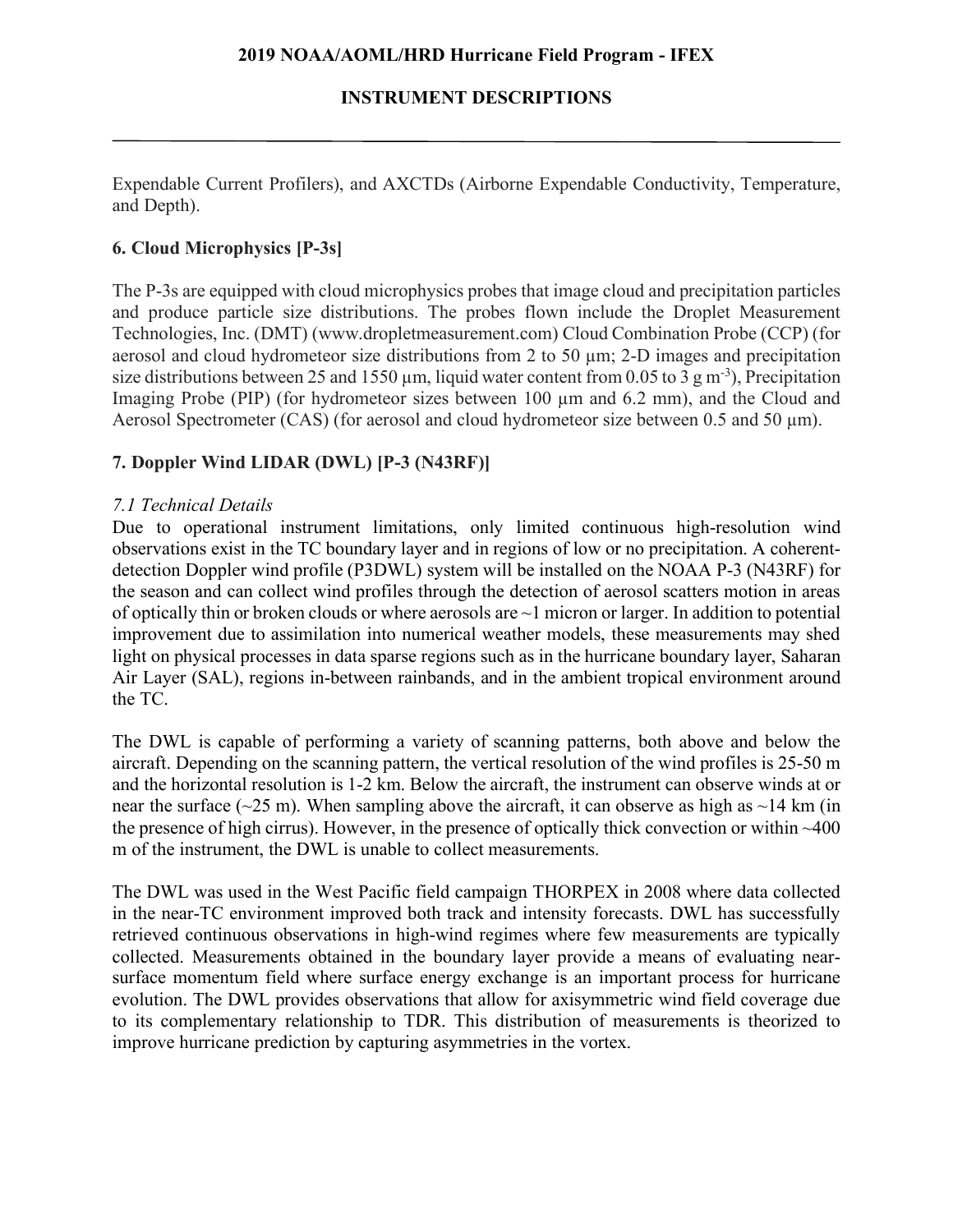## **INSTRUMENT DESCRIPTIONS**

### *7.2 Pattern/Module Requirements*

The DWL is usually operated using a conical step-and-stare scan pattern around the vertical axis, 20° off of nadir. It is pointed in 12 different directions (each for 1 s) to collect horizontal winds followed by 5 s at nadir to collect the vertical wind motion. The scanning pattern is varied as follows based on the listed criteria:

- Weak or asymmetric TCs: Repeat four downward scans followed by one upward scan. If signal strength in the up scan is very weak, only scan down.
- Boundary layer/SEF measurements: Only scan in the downward direction.
- SAL: Two scans downward followed by one upward. If signal strength in the up scan is very weak, change to 4 scans down, one scan up. If no signal upward, only scan down.

### *7.3 Analysis Strategy*

An analysis of TC structure will be performed by evaluating boundary layer height, inflow characteristics (layer depth, strength of the peak, angle), and gradient wind in secondary eyewall. An analysis of SAL includes capturing the details of the easterly jet. To evaluate the impact of DWL observations on hurricane forecasts, OSE's will be performed using both line-of-sight and post-processed vector wind data. Observations collected from the DWL in conjunction with other observing platforms will be used to evaluate the model representation of different aspects of a TC, such as the boundary layer, SAL intrusions, and sheared TCs. Multiple modeling frameworks are expected to be used.

# **8. Imaging Wind and Rain Airborne Profiler (IWRAP) [P-3 (N42RF)]**

IWRAP, which is also known as the Advanced Wind and Rain Airborne Profile (AWRAP), consists of two dual-polarized, dual-incidence angle radar profilers operating at Ku- and Cbands, and measures profiles of volume reflectivity and Doppler velocity of precipitation, as well as ocean surface backscatter. For more information regarding the use of IWRAP during this year's HFP, please refer to the following three NESDIS Ocean Winds Experiment documents in the Mature Stage Experiment: *Science Goals & Observational Applications*, *Science Description*, and *Flight Pattern Descriptions.*

# **9. Wide Swath Radar Altimeter (WSRA) [P-3 (N43RF)]**

The WSRA (developed by ProSensing: http://www.prosensing.com) is an instrument that provides for measurements of sea surface topography and rain rate. The WSRA measures the sea surface topography by determining the range to the sea surface in 80 narrow beams spread over  $\pm 30^{\circ}$  in the cross-track direction (Walsh et al. 2014). Using measurements of sea surface topography and backscattered power, the WSRA offers real-time information on significant wave height, ocean directional wave spectra, the mean square slope of the ocean surface, and rain rate. The mean square slope (i.e., the sea surface small-scale roughness) responds to changes in wind speed, and